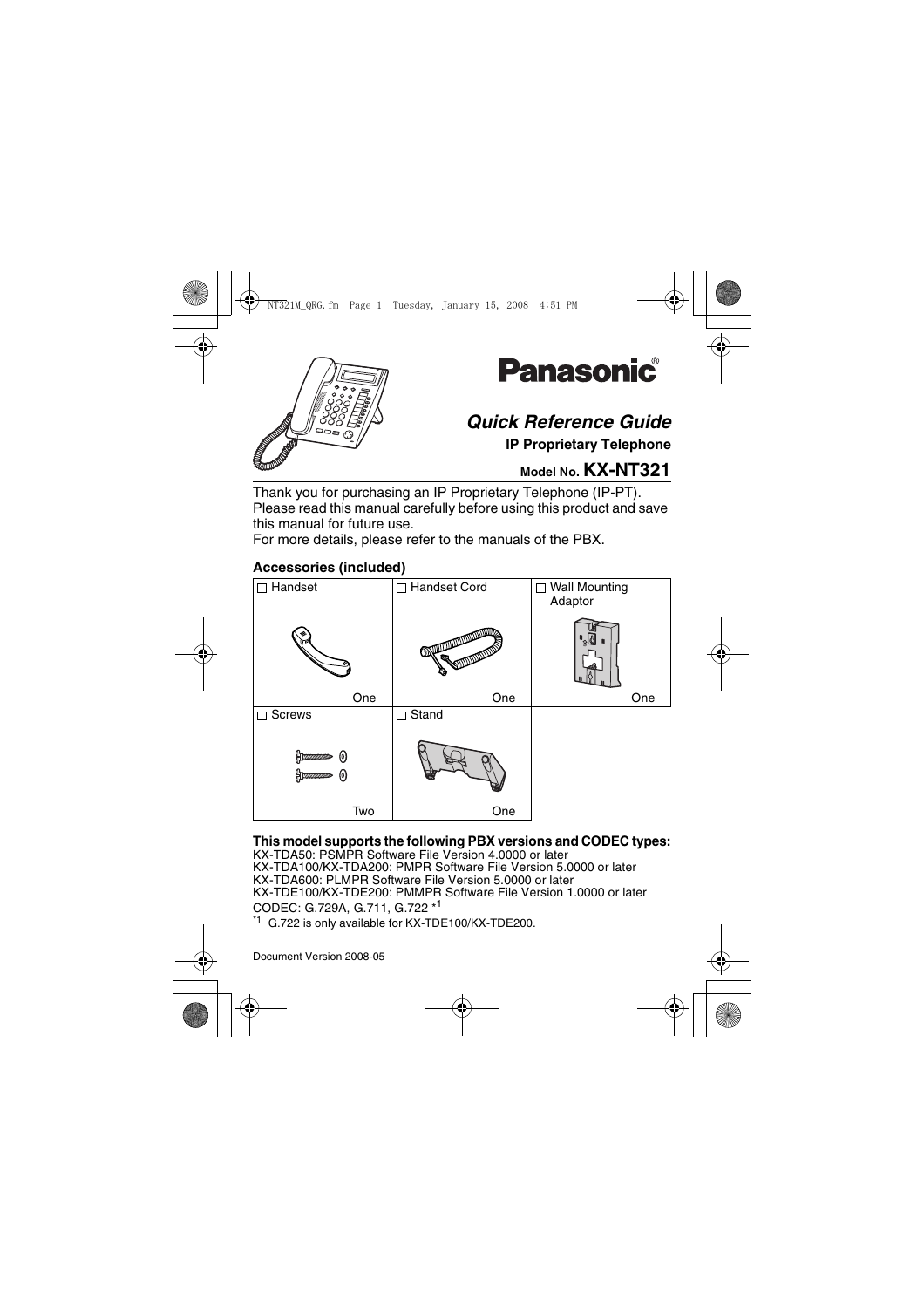## *Location of Controls*

<span id="page-1-0"></span>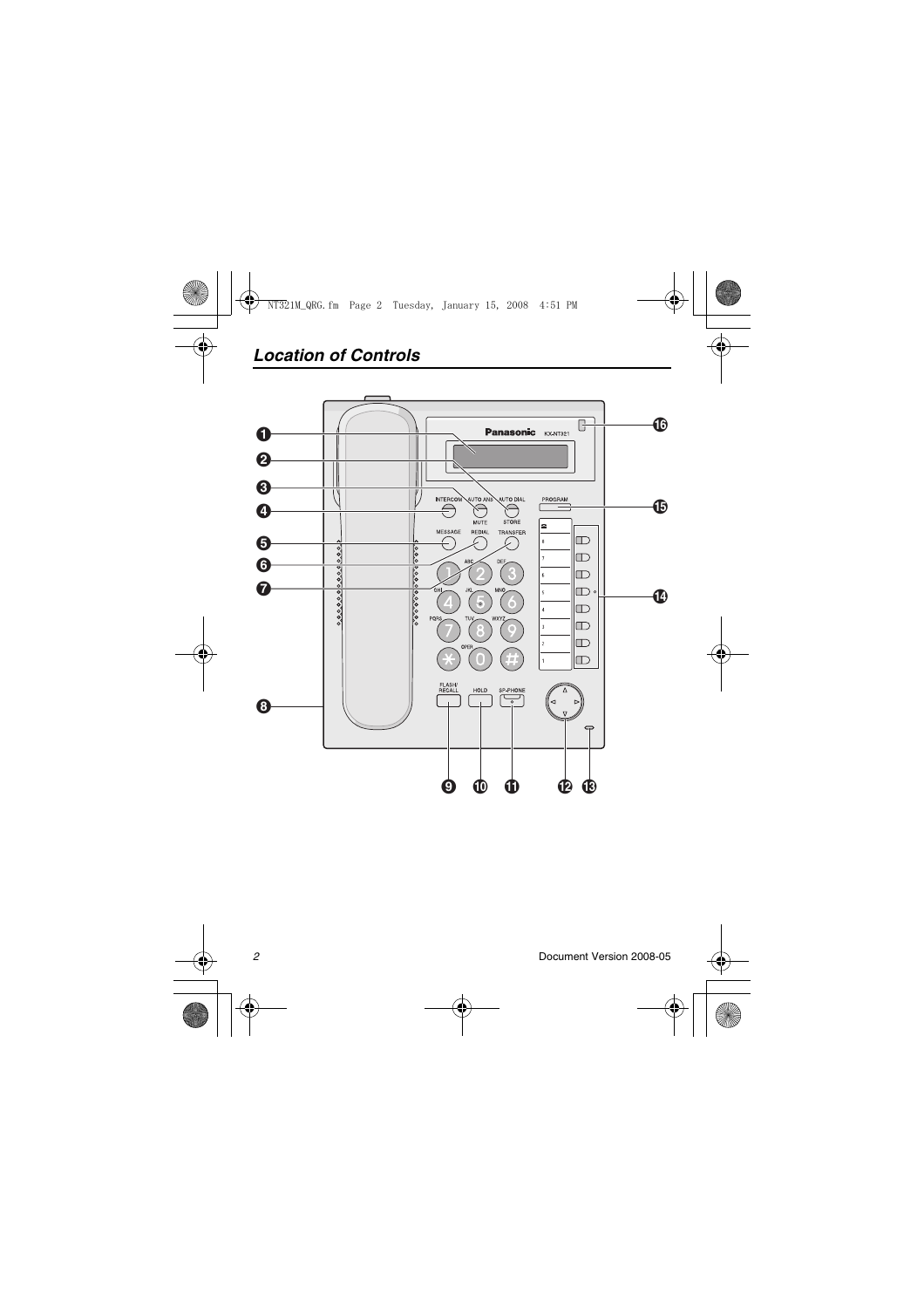### A **LCD (Liquid Crystal Display)**

- **@ AUTO DIAL/STORE: Used** for System/Personal Speed Dialing or storing program changes.
- C **AUTO ANS (Auto Answer)/ MUTE:** Used to receive an incoming call in hands-free mode or mute the microphone/handset during a conversation.
- **@ INTERCOM:** Used to make or receive intercom calls.
- **G MESSAGE:** Used to leave a message waiting indication or call back the party who left the message waiting indication.
- **G REDIAL:** Used to redial the last dialed number.
- **G** TRANSFER: Used to transfer a call to another party.
- **A** Headset Jack
- **O FLASH/RECALL:** Used to disconnect the current call and make another call without hanging up.
- *I* **HOLD:** Used to place a call on hold.
- *C* SP-PHONE **(Speakerphone):** Used for performing hands-free operations.
- L **Navigator Key:** Used to adjust the volume and the display contrast or select desired items.
- *B* Microphone: Used for hands-free conversations.
- N **Flexible CO Buttons:** Used to seize a CO line or perform a feature that has been assigned to the key.
- O **PROGRAM:** Used to enter and exit the personal programming mode.
- *<b>C* Message/Ringer Lamp: When you receive an intercom call, the lamp flashes green, and on an outside call, the lamp flashes red. When someone has left you a message, the lamp stays on red.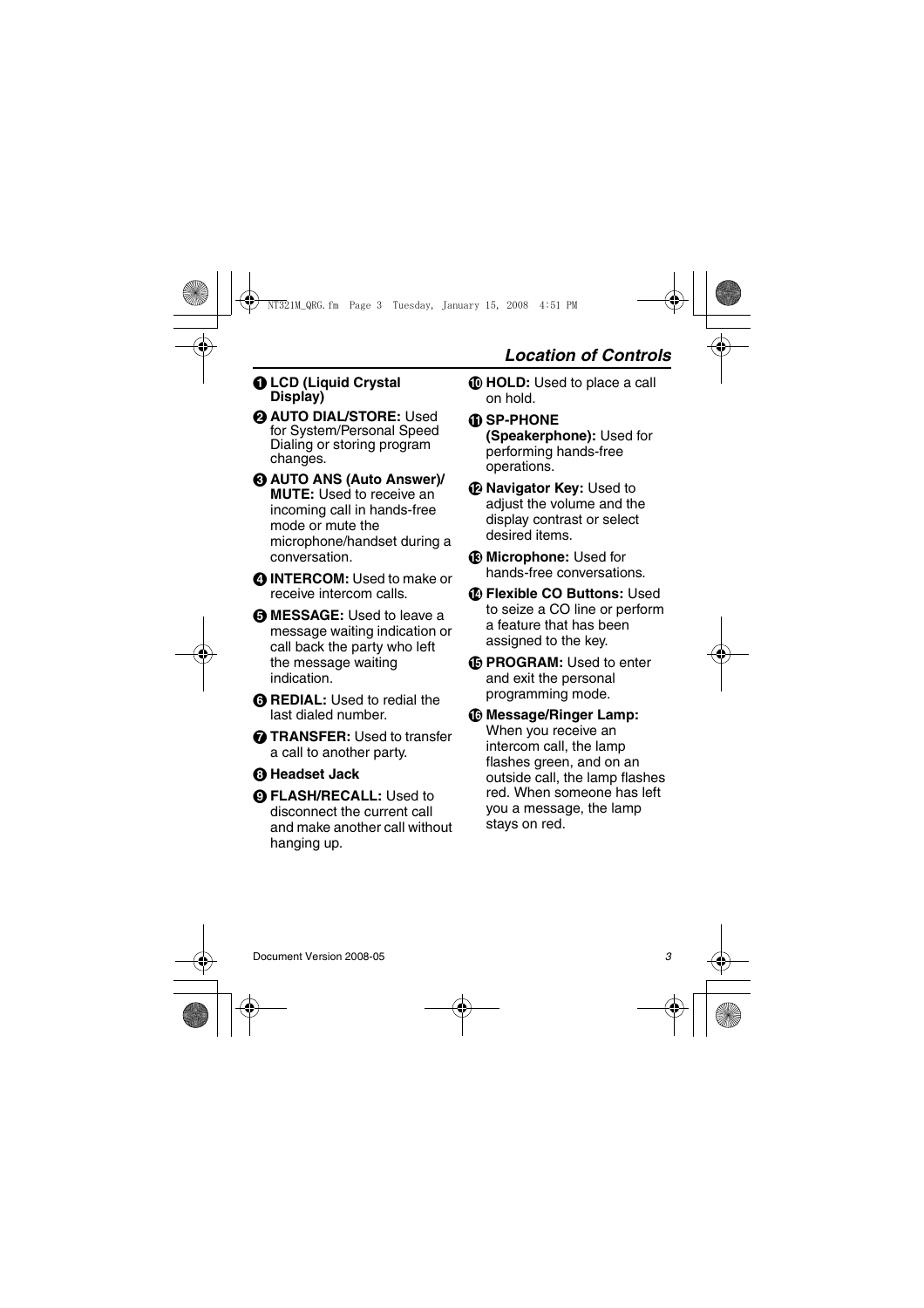## *Settings*



<span id="page-3-0"></span>If you hear your own voice through the handset or headset, decrease the volume.

 $*2$  The ring tone pattern of patterns 09 to 30 is the same as pattern 01.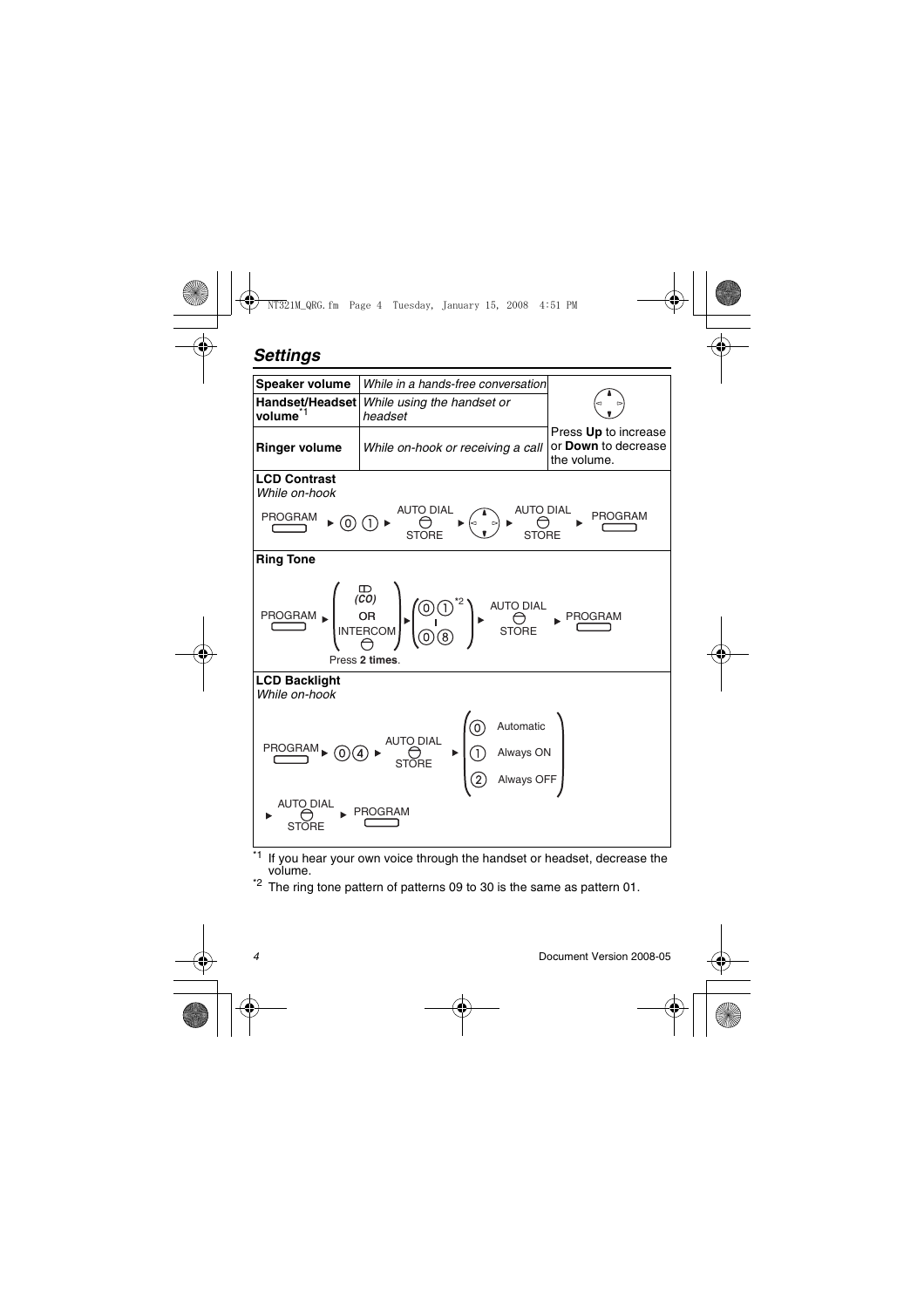# **Icon Meanings**  $\overline{(co)}$  = Flexible CO button  $\quad$  = Off-hook  $\quad$   $\Rightarrow$  = On-hook  $\bigcirc$  = Feature number  $\int_{\mathbb{R}} \xi = \text{Talk}$  c.  $\zeta_{one} =$  Confirmation Tone

## **Making Calls**

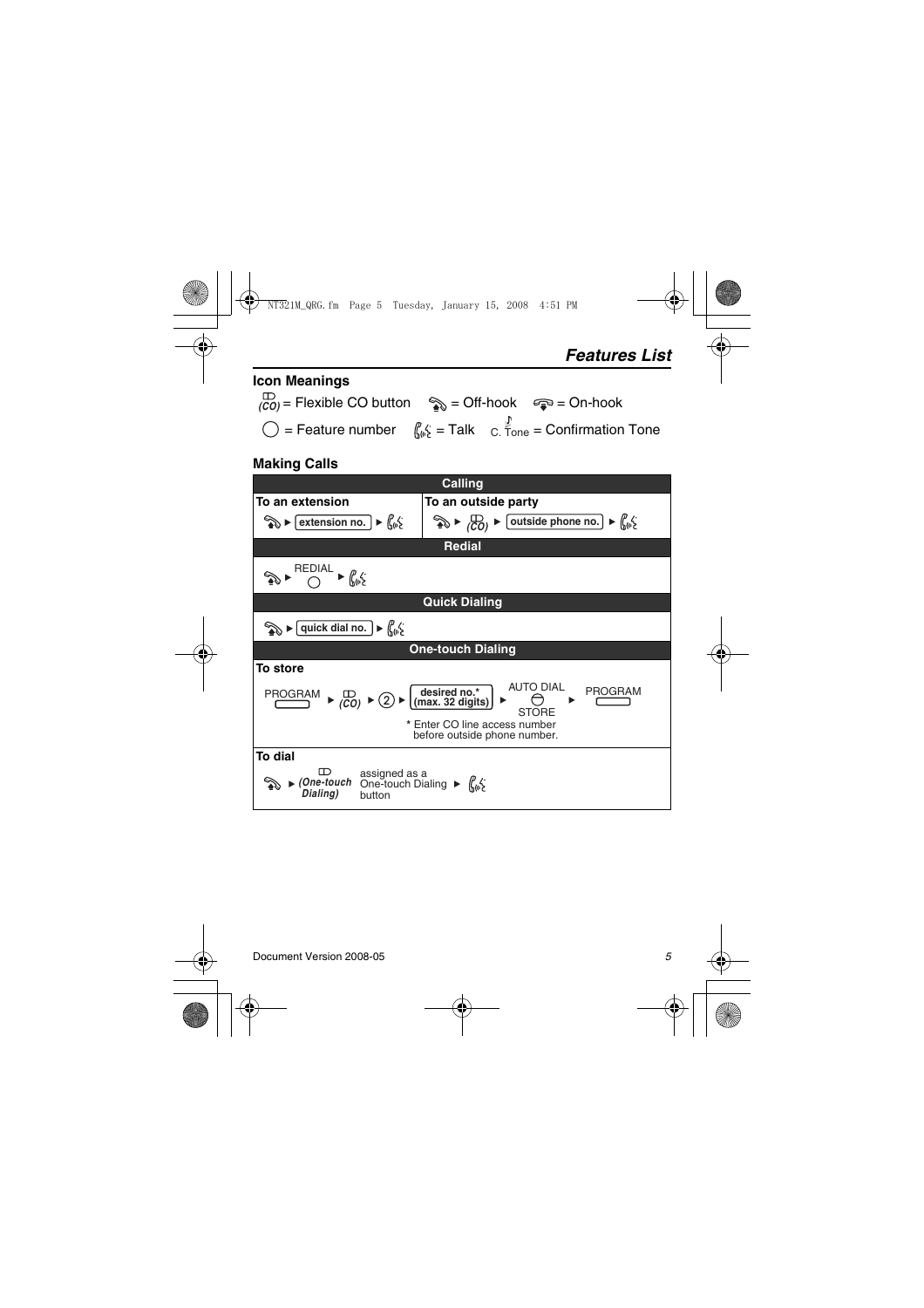## *Features List*



### **During a Conversation**

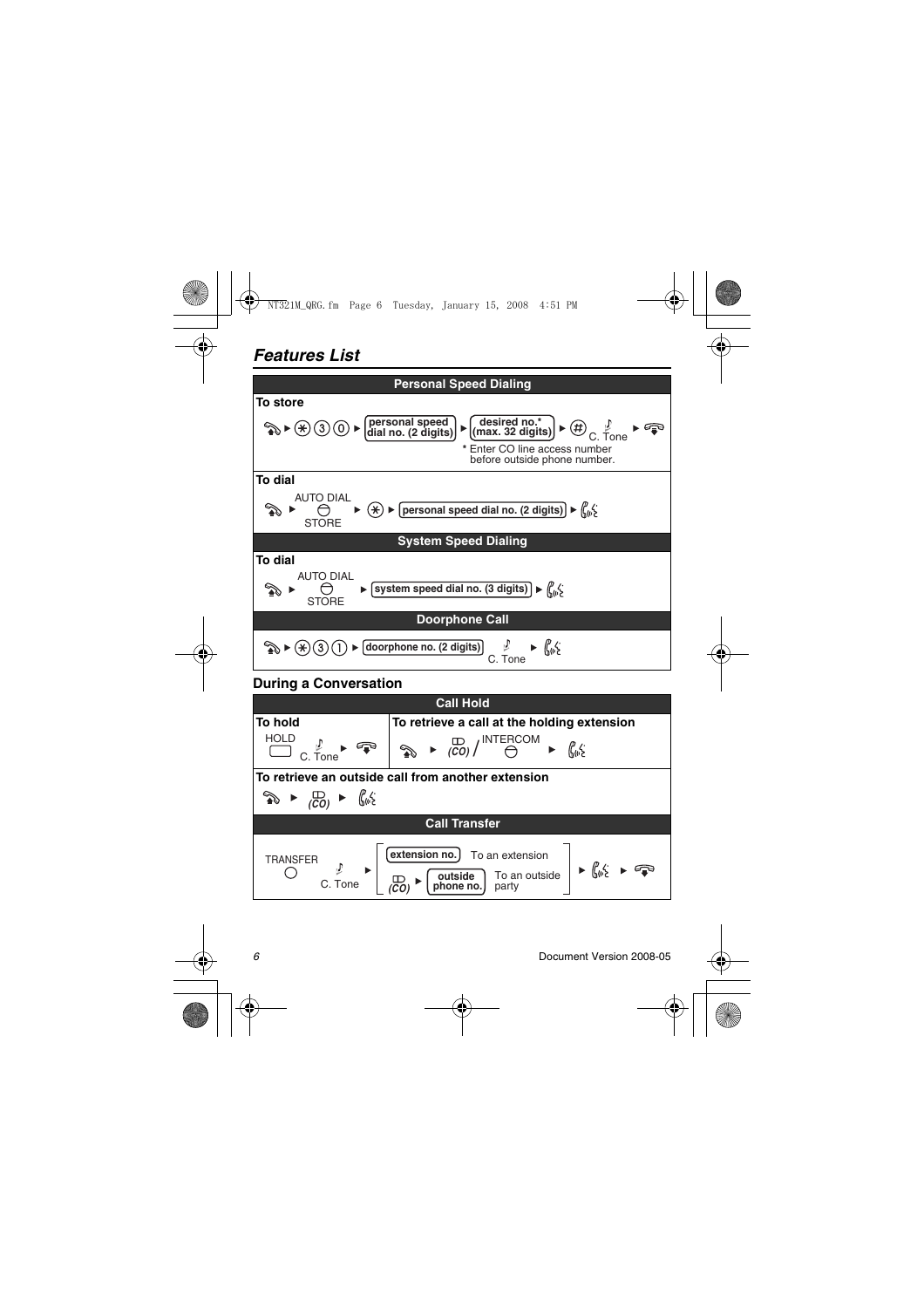#### **Useful Features**

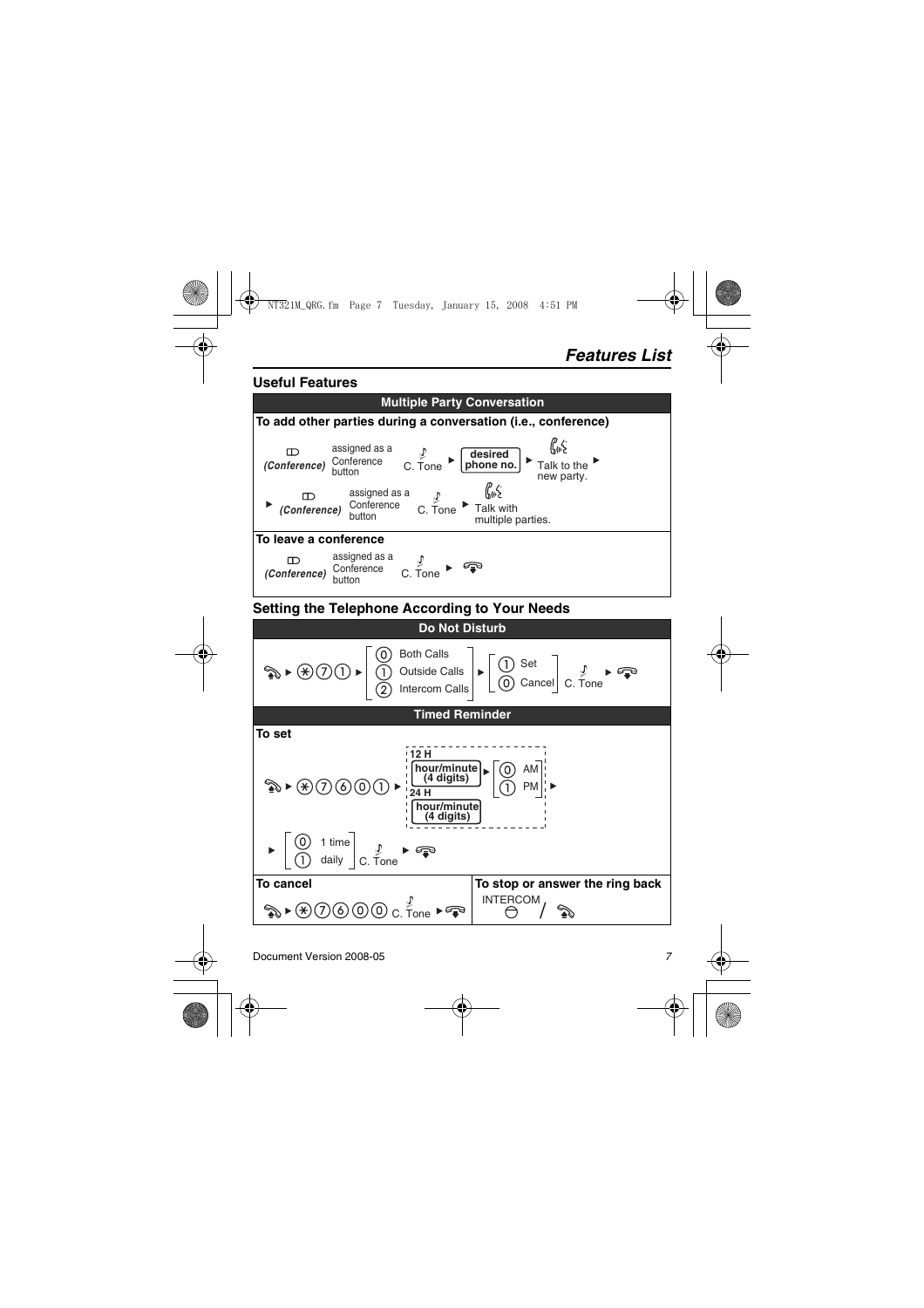## **Before Leaving Your Desk**



## **Making Use of the Voice Mail Service**

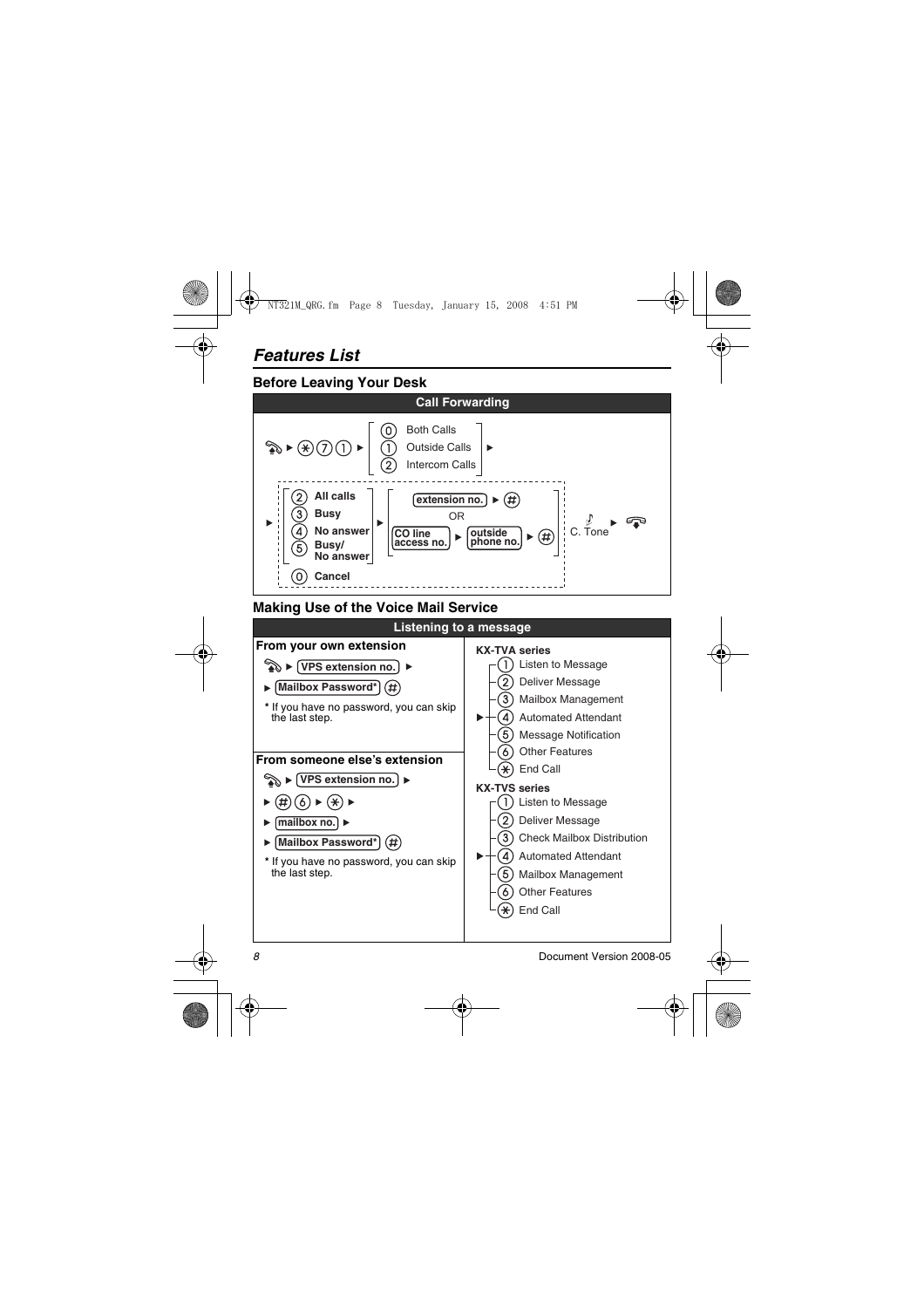## *Features List*

| Leaving a message                                                                                                                                                                                                         |                                           |
|---------------------------------------------------------------------------------------------------------------------------------------------------------------------------------------------------------------------------|-------------------------------------------|
| ର ▶ (VPS extension no. ັ                                                                                                                                                                                                  |                                           |
| From your own extension<br>Mailbox Password*<br>From someone else's extension<br>$(\%)$ $\triangleright$ [mailbox no.] $\triangleright$ [Mailbox Password*] (#)<br>* If you have no password, you can skip the last step. |                                           |
| Leave<br>a message ▶<br>$\blacktriangleright$ Enter the desired mailbox number $\blacktriangleright$                                                                                                                      |                                           |
| To send the message immediately<br>(KX-TVA series)<br>(KX-TVS series)<br>To set the delivery time                                                                                                                         | $\blacktriangleright$ Follow the quidance |
| <b>During playback</b>                                                                                                                                                                                                    |                                           |
| <b>Repeat Voice Guidance</b><br>Exit                                                                                                                                                                                      |                                           |

- Consult your dealer or the network administrator for more details regarding feature numbers.
- It is possible to assign flexible CO buttons as feature buttons.
- Control panel/button names and descriptions can be found in ["Location of](#page-1-0)  [Controls"](#page-1-0) on [page 2](#page-1-0).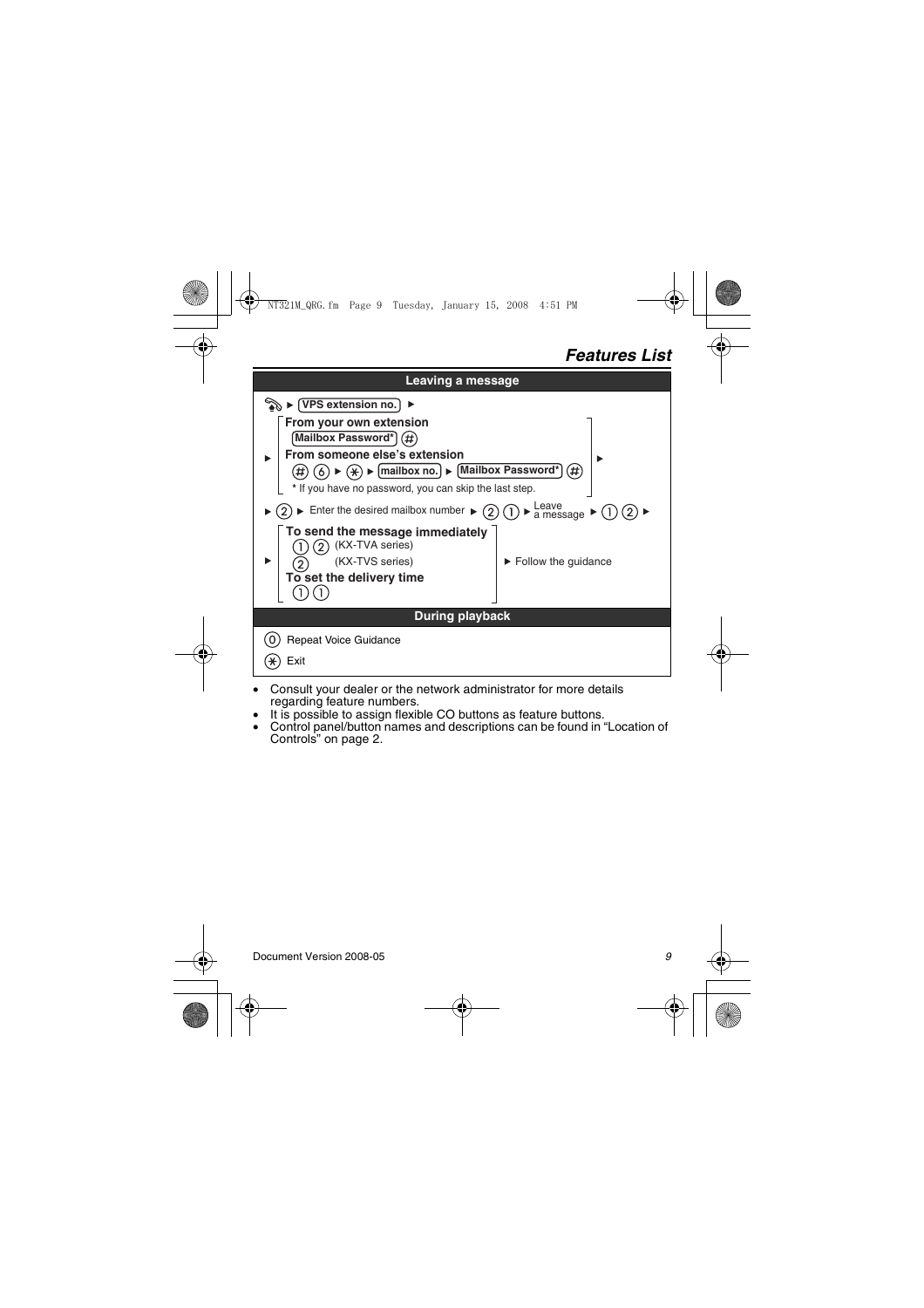

Recommended: KX-TCA86, KX-TCA92

Do not use a KX-T7090 headset.

For extra orders for the accessories, call toll-free: 1-800-332-5368

#### PC connection

- Use a straight CAT 5 (or higher) Ethernet cable (not included) that is 6.5 mm (1/4 in) in diameter or less.
- For further information on the connection to a PC, refer to the documentation provided for the PBX.

#### Switching Hub connection

Use a straight CAT 5 (or higher) Ethernet cable (not included) that is 6.5 mm  $(1/4$  in) in diameter or less.

#### AC adaptor

- Use a Panasonic AC adaptor KX-A239 (PQLV206).
- The AC adaptor is used as the main disconnect device. Ensure that the AC outlet is located near the unit and is easily accessible.

## **CAUTION:**

#### **When connecting cables**

- Ensure that the Ethernet cables and the AC adaptor cord are clamped to prevent damage to the connectors.
- clamped to prevent damage to the connectors. Cables may be routed either upwards or downwards by using the appropriate cable clamp located on the back of the unit.

#### **When connecting a headset and AC adaptor**

• Ensure that the headset cord and the AC adaptor cord are wound around the hook to prevent damage to the connectors.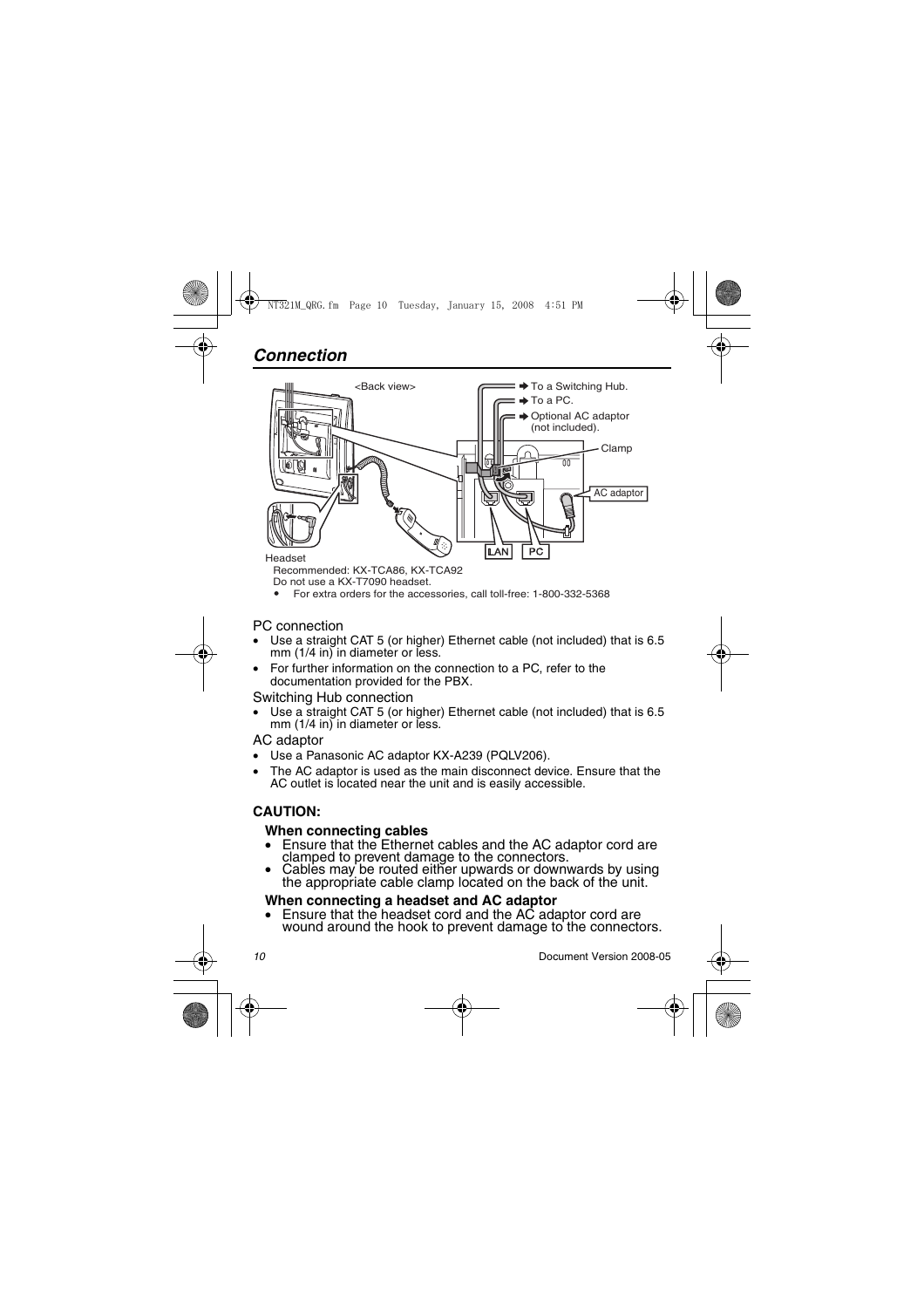#### **Attaching the Stand**

Place the catches  $\left(\bigodot\right)$  of the stand into hooks located in the unit. Gently push the stand in the direction indicated until it locks into place. The stand will be mounted in the high position.



<span id="page-10-0"></span>**Removing the Stand** Hold the stand with both hands. Gently rotate the stand in the direction indicated until it is released.



## **Cabling**

When using the stand, ensure that the cables are clamped as shown.

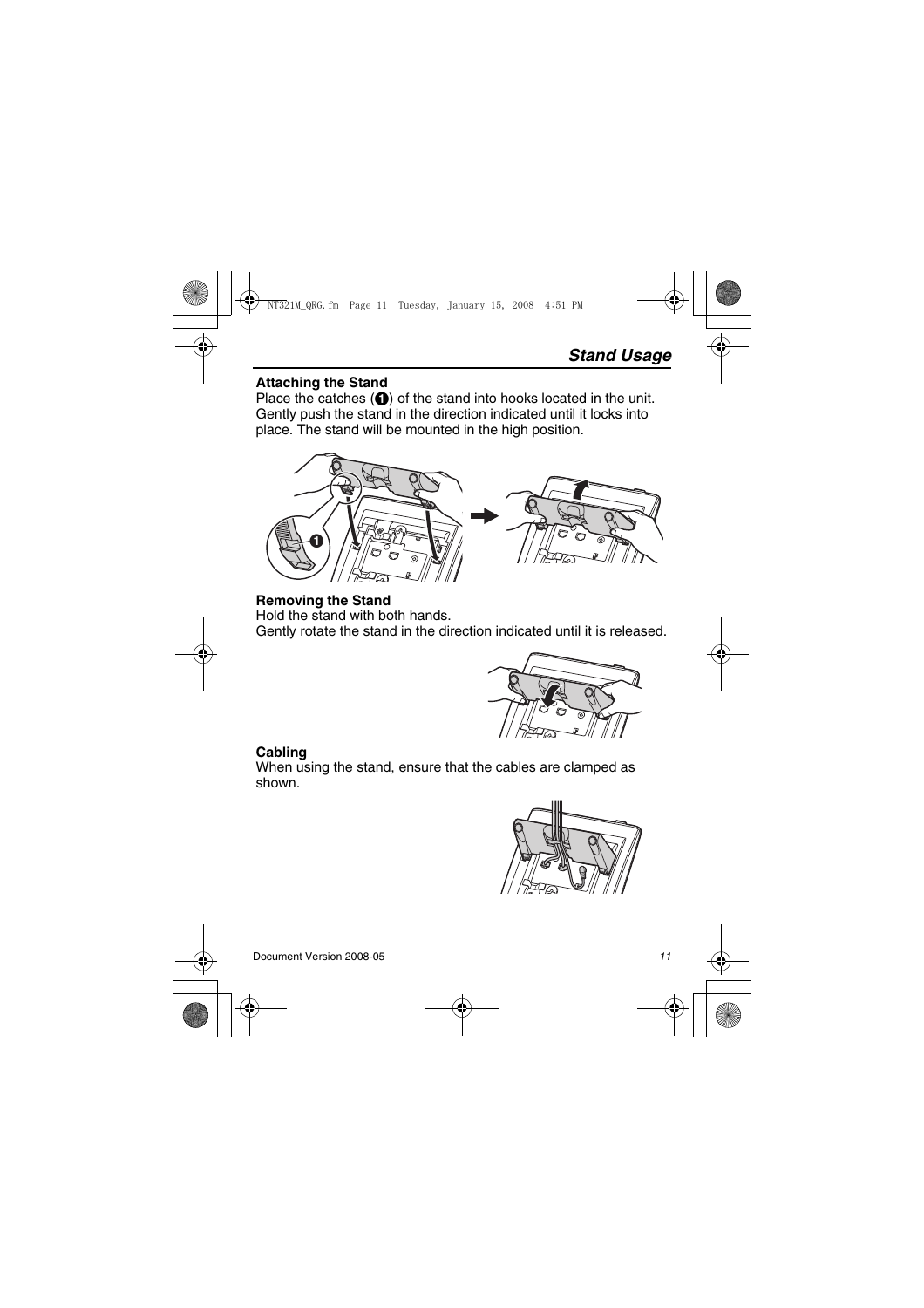## **Adjusting from High to Low Position**



Hold the stand with both hands as shown and gently push the stand in the direction indicated until it locks into the low position  $\left( \bigcirc \right)$ .



**Adjusting from Low to High Position**



Hold the stand with both hands as shown and gently pull the stand in the direction indicated until it locks into the high position  $(\bigcirc)$ .

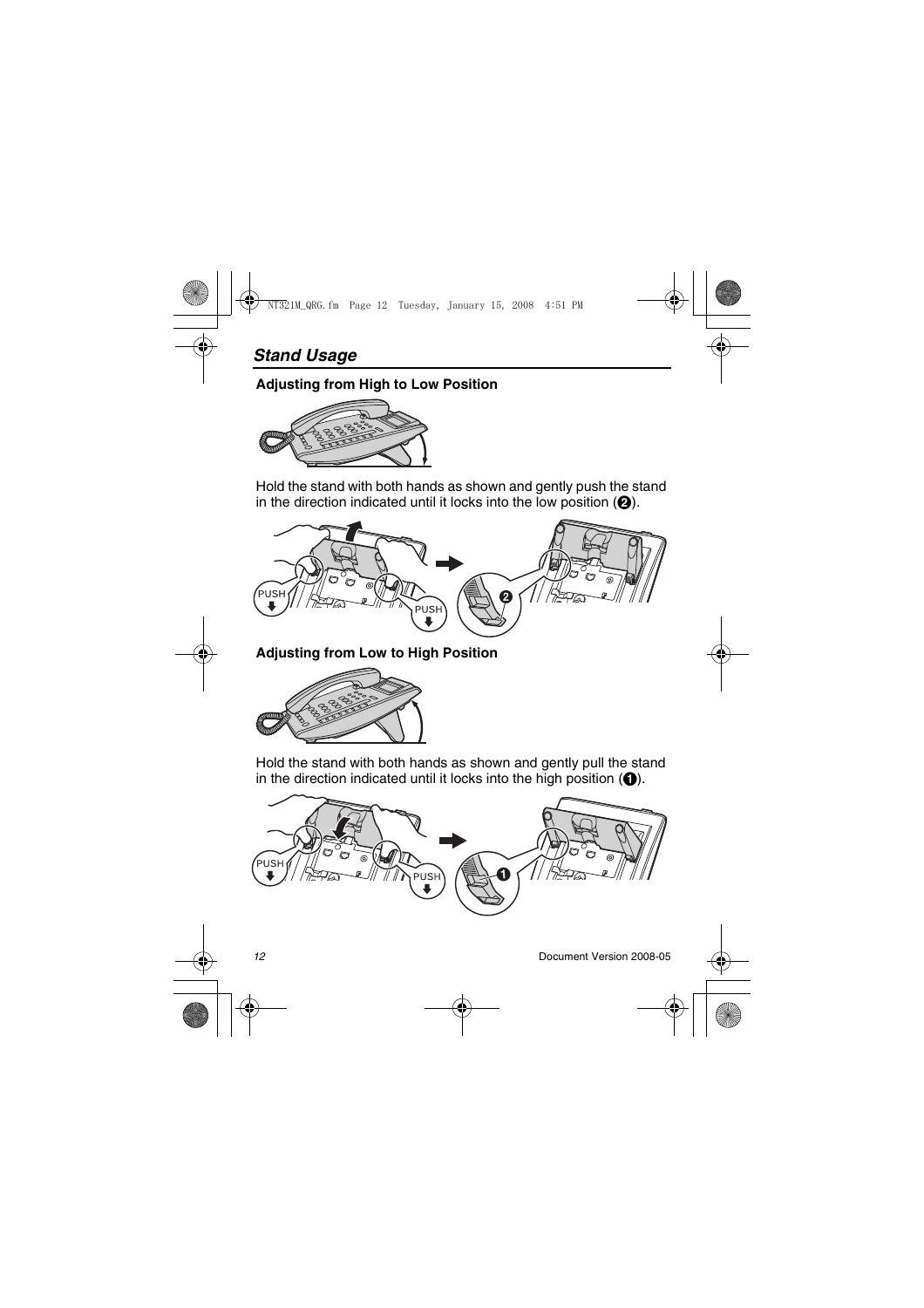- **1.** Remove the stand if it is attached. For information on removing the stand, refer to [page 11.](#page-10-0)
- **2.**Attach the wall mounting adaptor as shown.
	- Make sure the cables are not pinched by the wall mounting adaptor. When running the cables from the top of the unit. look through the opening in the wall mounting adaptor to confirm that the cables are not being pinched.
	- Slide the wall mounting adaptor in the direction indicated until it locks into place.
- **3.**Drive the 2 screws into the wall either 83 mm (3-1/4 in) or 100 mm (3-15/16 in) apart, and mount the unit on the wall.
	- You can find a wall mounting template on [page 19.](#page-18-0)
	- Make sure that the wall that the unit will be attached to is strong enough to support the unit (approx. 1.5 kg [3.31 lb]).
	- Make sure the cables are securely fastened to the wall.
	- When this unit is no longer in use. make sure to detach it from the wall.

## **Locking the Handset Hook**

Pull down the handset hook until it locks to prevent the handset from falling off the handset cradle when the unit is mounted to a wall or set at a high angle. To temporarily place the handset down during a conversation, hook it over the top edge of the unit as shown.





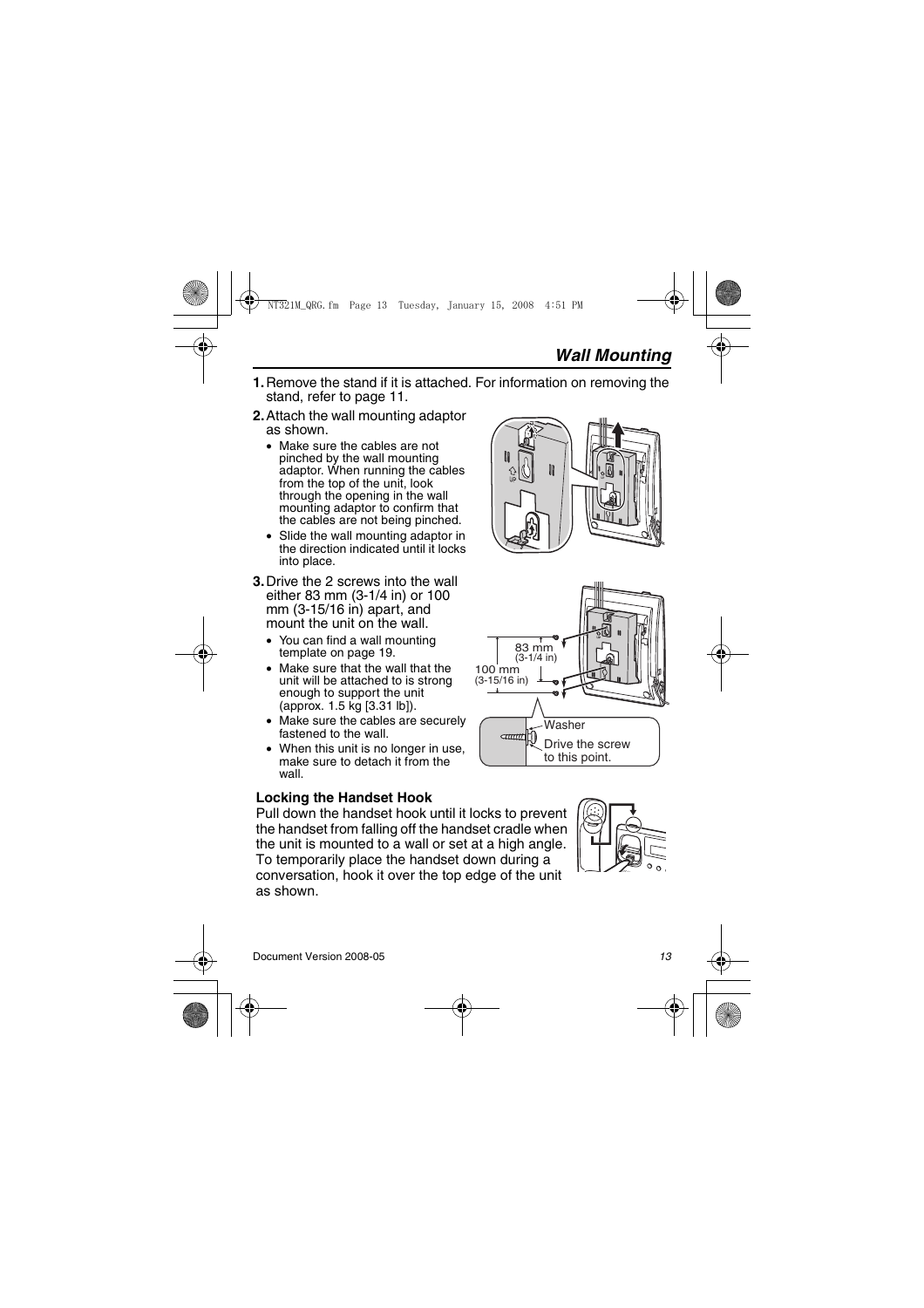#### When using a KX-NT321 IP-PT, keep the following conditions in **mind.**

- If the unit does not operate properly, disconnect the unit from the Ethernet cable and then connect again.
- If you are having problems making calls, disconnect the Ethernet cable and connect a known working IP-PT. If the known working IP-PT operates properly, have the defective IP-PT repaired by an authorized Panasonic factory service center. If the known working IP-PT does not operate properly, check the PBX and the Ethernet cable.
- Wipe the unit with a soft cloth. Do not clean the unit with abrasive powders or with chemical agents such as benzene or thinner.
- Use only the correct Panasonic handset.
- Do not disassemble this unit. Dangerous electrical shock could result. The unit must only be disassembled and repaired by qualified service technicians.
- If damage to the unit exposes any internal parts, immediately disconnect the cable or cord. If the power is supplied from the network to the IP-PT [Power-over-Ethernet], disconnect the Ethernet cable, Otherwise, disconnect the AC adaptor cord. Then return this unit to a service center.
- Never attempt to insert wires, pins, etc. into the vents or other holes of this unit.

### **Take special care to follow the safety suggestions listed below. Safety**

- 1) The unit should only be connected to a power supply of the type described in the Quick Reference Guide or as shown on the label on the unit.
- 2) When left unused for a long period of time, the optional AC adaptor should be unplugged from the AC outlet, if you are using Power-over-Ethernet, disconnect the Ethernet cable.

#### **Installation Environment**

- 1) Do not use this unit near water, for example, near a bathtub, washbowl or sink. Damp basements should also be avoided.
- 2) Keep the unit away from heating appliances and devices that generate electrical noise, such as fluorescent lamps, motors and televisions. These noise sources can interfere with the performance of the unit. It also should not be placed in rooms where the temperature is less than 5 °C (41 °F) or greater than 40 °C (104 °F).

Allow 10 cm (3-15/16 in) clearance around the unit for proper ventilation.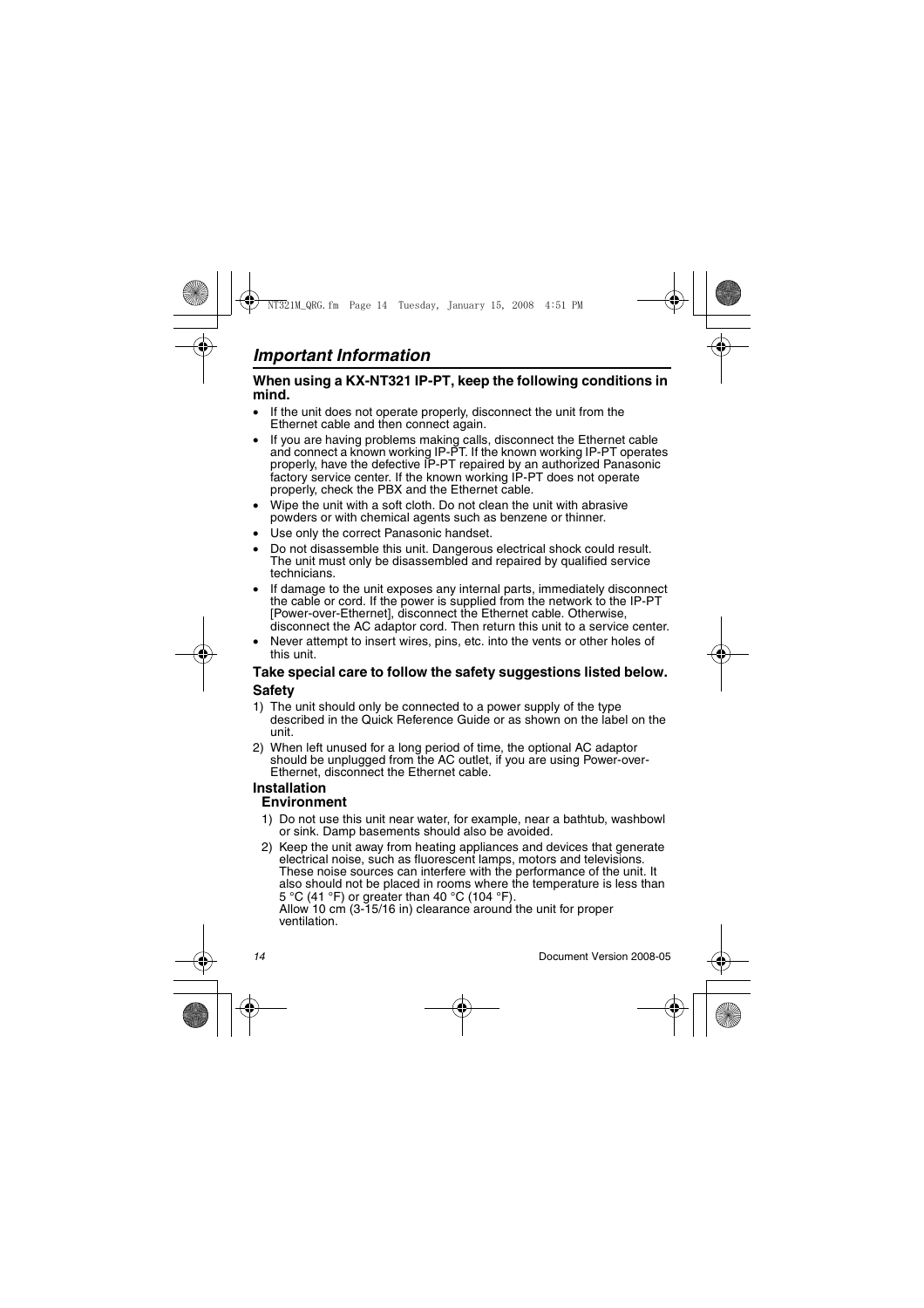### **Placement**

- 1) Do not place heavy objects on top of this unit.
- 2) Care should be taken so that objects do not fall onto, and liquids are not spilled into, the unit. Do not subject this unit to excessive smoke, dust, moisture, mechanical vibration, shock or direct sunlight.
- 3) Place the unit on a flat surface.

### **WARNING:**

TO PREVENT POSSIBLE FIRE OR ELECTRIC SHOCK, DO NOT EXPOSE THIS UNIT TO RAIN OR MOISTURE.

THIS HANDSET EARPIECE IS MAGNETIZED AND MAY RETAIN SMALL FERROUS OBJECTS.

DISCONNECT THIS UNIT FROM POWER OUTLET/THE ETHERNET CABLE IF IT EMITS SMOKE, AN ABNORMAL SMELL OR MAKES UNUSUAL NOISE. THESE CONDITIONS CAN CAUSE FIRE OR ELECTRIC SHOCK. CONFIRM THAT SMOKE HAS STOPPED AND CONTACT AN AUTHORIZED SERVICE CENTER.

### **IMPORTANT NOTICE:**

- Under power failure conditions, the IP-PT may not operate. Please ensure that a separate telephone, not dependent on local power, is available for use in remote sites in case of emergency.
- For information regarding network setup of the IP-PT such as IP addresses, please refer to the Installation Manual for the Panasonic PBX.
- If an error message is shown on your display, consult your dealer or the network administrator.
- The firmware of the KX-NT321 is protected by copyright laws and international treaty provisions, and all other applicable laws. It cannot be reverse engineered, decompiled or disassembled.

#### **When you ship the product:**

Carefully pack and send it prepaid, adequately insured and preferably in the original carton. Attach a postage-paid letter, detailing the symptom to the outside of the carton.

DO NOT send the product to the Executive or Regional Sales offices. They are NOT equipped to make repairs.

#### **Product service:**

Panasonic factory service centers for this product are listed in the service center directory.

Consult your authorized Panasonic dealer for detailed instructions.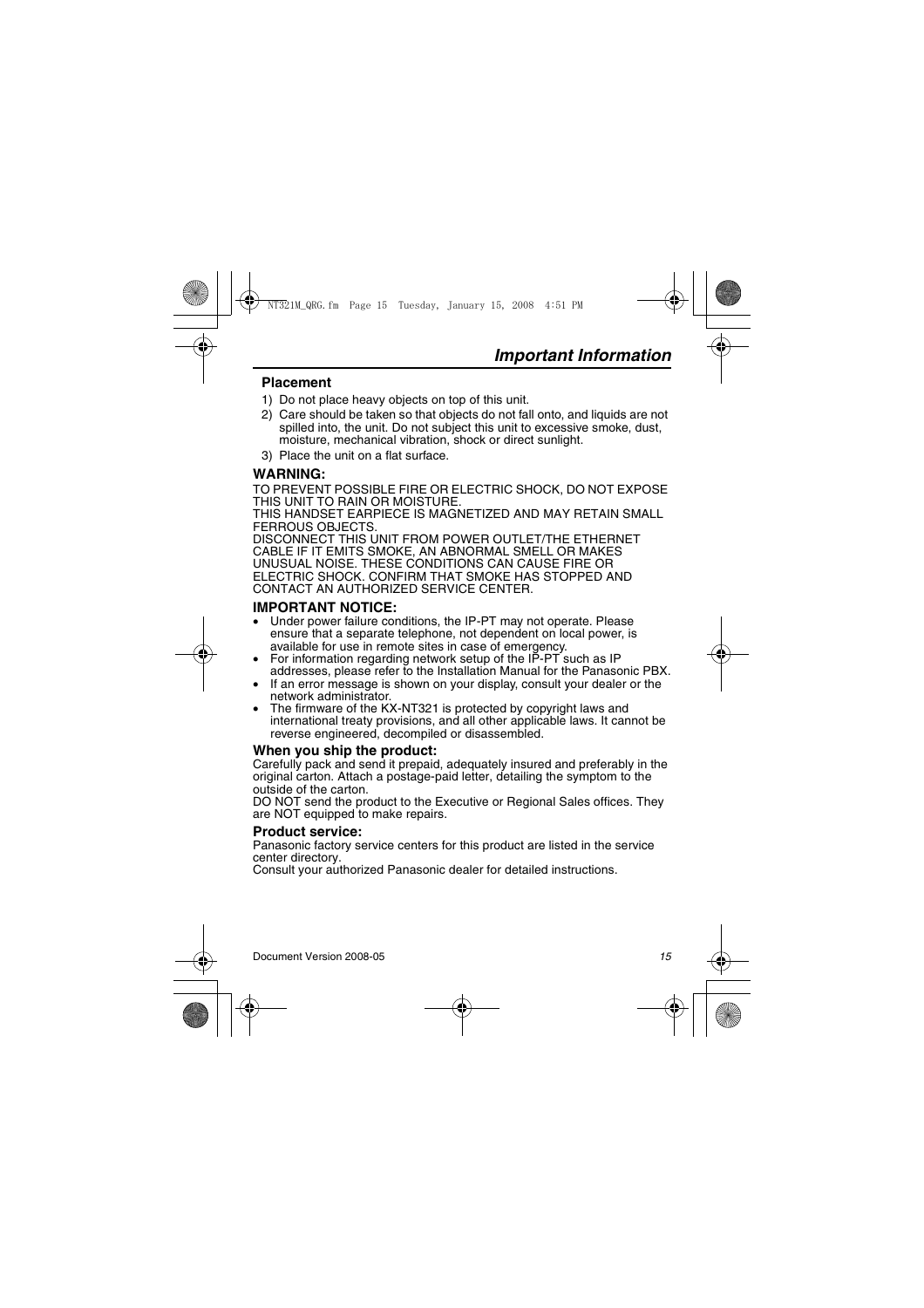## **Important Safety Instructions**

When using this unit, basic safety precautions, including those below, should always be followed to reduce the risk of fire, electric shock and injury to persons.

- **1.** Read and understand all instructions.
- **2.** Follow all warnings and instructions marked on this unit.
- **3.** Unplug this unit from the AC outlet before cleaning. Do not use liquid or aerosol cleaners. Clean with a damp cloth.
- **4.** Do not use the unit near water, for example, near a bathtub, kitchen sink, or laundry tub, in a wet basement, or near a swimming pool.
- **5.** Place this unit on a flat surface. Serious damage and/or injury may result if the unit falls.
- **6.** The unit should never be placed near or over a radiator or other heat source.
- **7.** This unit should be operated only from the type of power source indicated on the unit label. If you are not sure of the type of power supply to your home, consult your dealer or local power company.
- **8.** Do not allow anything to rest on the power cord. Do not locate this unit where the cord may be stepped on or tripped on.
- **9.** To reduce the risk of fire or electric shock, do not overload AC outlets and extension cords.
- **10.**Do not insert objects of any kind into this unit through openings, as they may touch dangerous voltage points or short out parts that could result in a risk of fire or electric shock. Never spill liquid of any kind on the unit.
- **11.**To reduce the risk of electric shock, do not disassemble this unit. Only qualified personnel should service this unit. Opening or removing covers may expose you to dangerous voltages or other risks. Incorrect reassembly can cause electric shock.
- **12.**Unplug this unit from the AC outlet and have the unit serviced by qualified service personnel in the following cases:
	- **A.** When the power supply cord or plug is damaged or frayed.
	- **B.** If liquid has been spilled on the unit.
	- **C.** If the unit has been exposed to rain or water.
	- **D.** If the unit does not work normally by following the manual. Adjust only controls covered by the manual. Improper adjustment may require repair by an authorized service center.
	- **E.** If the unit has been dropped, or damaged.
	- **F.** If the unit's performance deteriorates.
- **13.**Avoid using a telephone (other than a cordless type) during an electrical storm. There is a remote risk of electric shock from lightning.
- **14.**Do not use the telephone in the vicinity of a gas leak to report the leak.

## **SAVE THESE INSTRUCTIONS**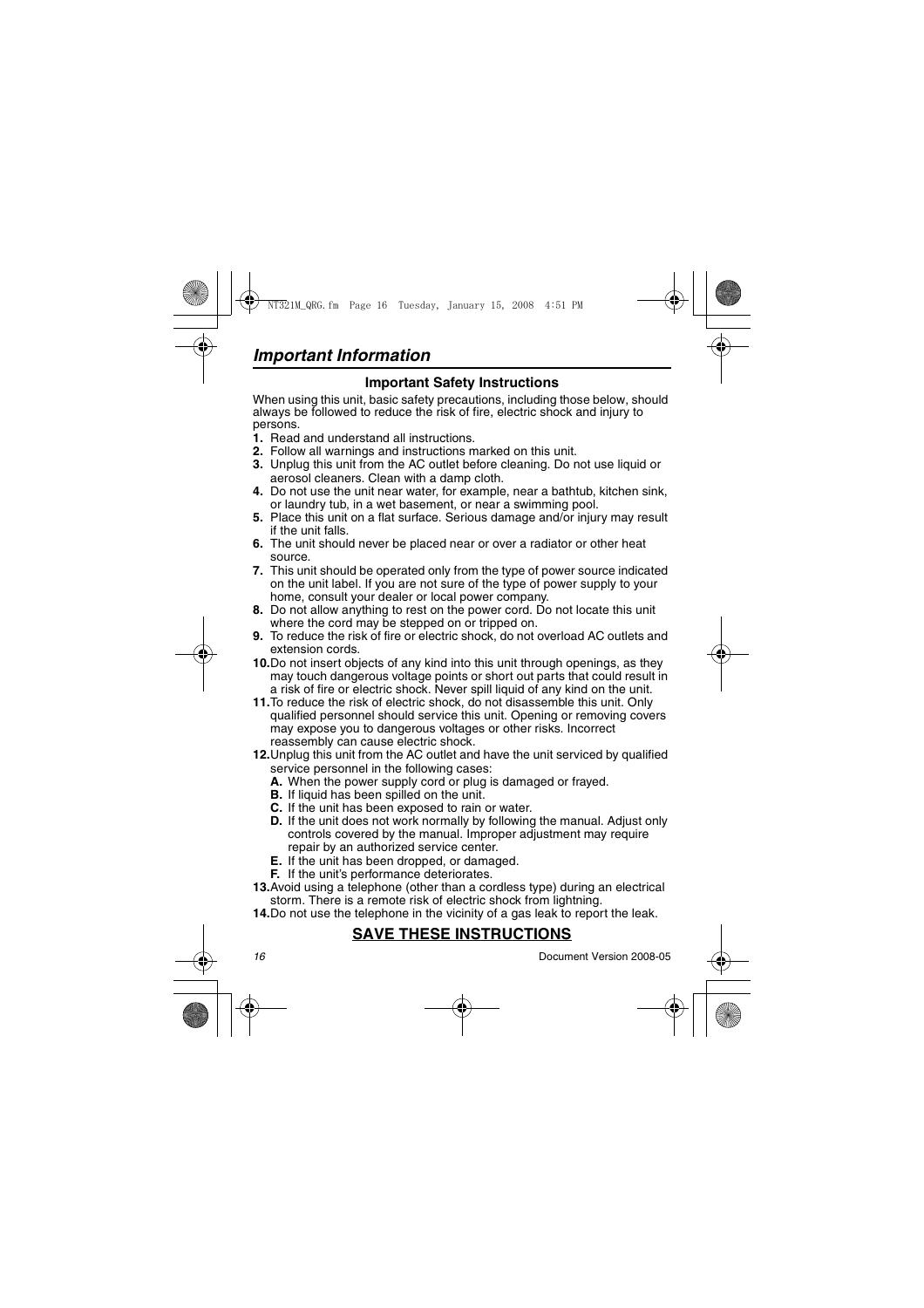## **FCC Information**

### **F.C.C. REQUIREMENTS AND RELEVANT INFORMATION**

This equipment has been tested and found to comply with the limits for a Class B digital device, pursuant to Part 15 of the FCC Rules. These limits are designed to provide reasonable protection against harmful interference in a residential installation.

This equipment generates, uses, and can radiate radio frequency energy and, if not installed and used in accordance with the instructions, may cause harmful interference to radio communications. However, there is no guarantee that interference will not occur in a particular installation. If this equipment does cause harmful interference to radio or television reception, which can be determined by turning the equipment off and on, the user is encouraged to try to correct the interference by one or more of the following measures:<br>• Reorient or relocate the receiving antenna.

- 
- Increase the separation between the equipment and receiver.
- Connect the equipment into an outlet on a circuit different from that to which the receiver is connected.
- Consult the dealer or an experienced radio/TV technician for help.

## **CAUTION:**

To assure continued compliance with FCC rules, do not make any unauthorized changes or modifications to this equipment would void the user's authority to operate this device.

When programming emergency numbers and/or making test calls to emergency numbers:

- 1) Remain on the line and briefly explain to the dispatcher the reason for the call before hanging up.
- 2) Perform such activities in the off peak hours, such as early morning hours or late evenings.

### **FCC Declaration of Conformity**

Trade Name: Panasonic Model Number: KX-NT321 Responsible Party: Panasonic Corporation of North America One Panasonic Way Secaucus, NJ 07094 U.S.A. Telephone No.: 1-800-211-PANA (7262) This device complies with Part 15 of the FCC Rules.

Operation is subject to the following two conditions: (1) This device may not cause harmful interference, and (2) this device must accept any interference received, including interference that may cause undesired operation.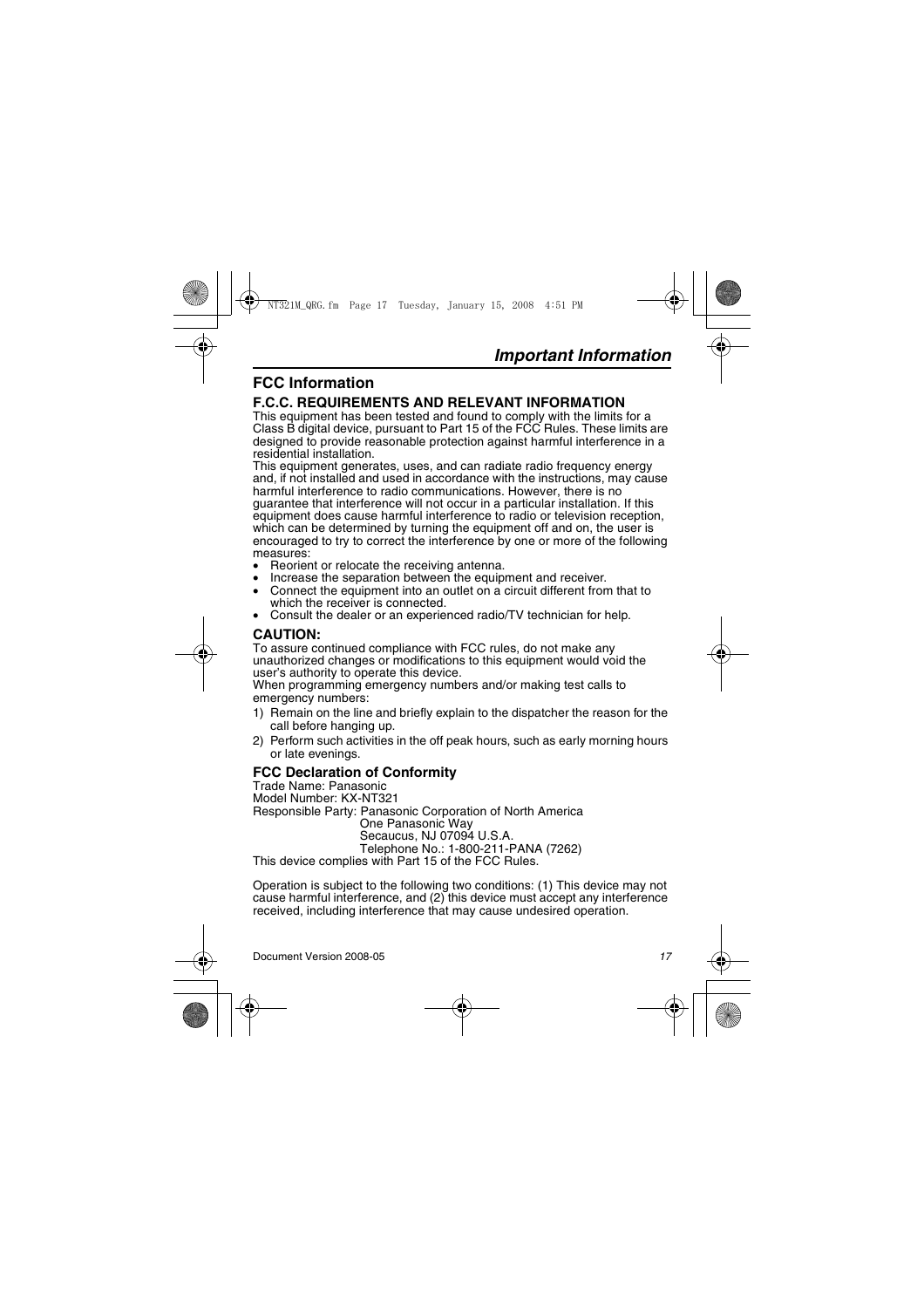## *Important Information*

## **Customer Information**

This equipment complies with Part 68 of the FCC rules and the requirements adopted by the ACTA. On the bottom of the cabinet of this equipment is a label that contains, among other information, the following product identifier: *US: ACJKXNANKX-NT321*

If requested, this number must be provided to the telephone company.

If trouble is experienced with this equipment KX-NT321, for repair or warranty information, please contact:

Panasonic Service and Technology Company-BTS Center 415 Horizon Drive Bldg. 300 Ste. 350-B Suwanee, GA 30024-3186

If the equipment is causing harm to the telephone network, the telephone company may request that you disconnect the equipment until the problem is resolved.

#### **Hearing Aid Compatibility:**

This telephone provides magnetic coupling for hearing aids.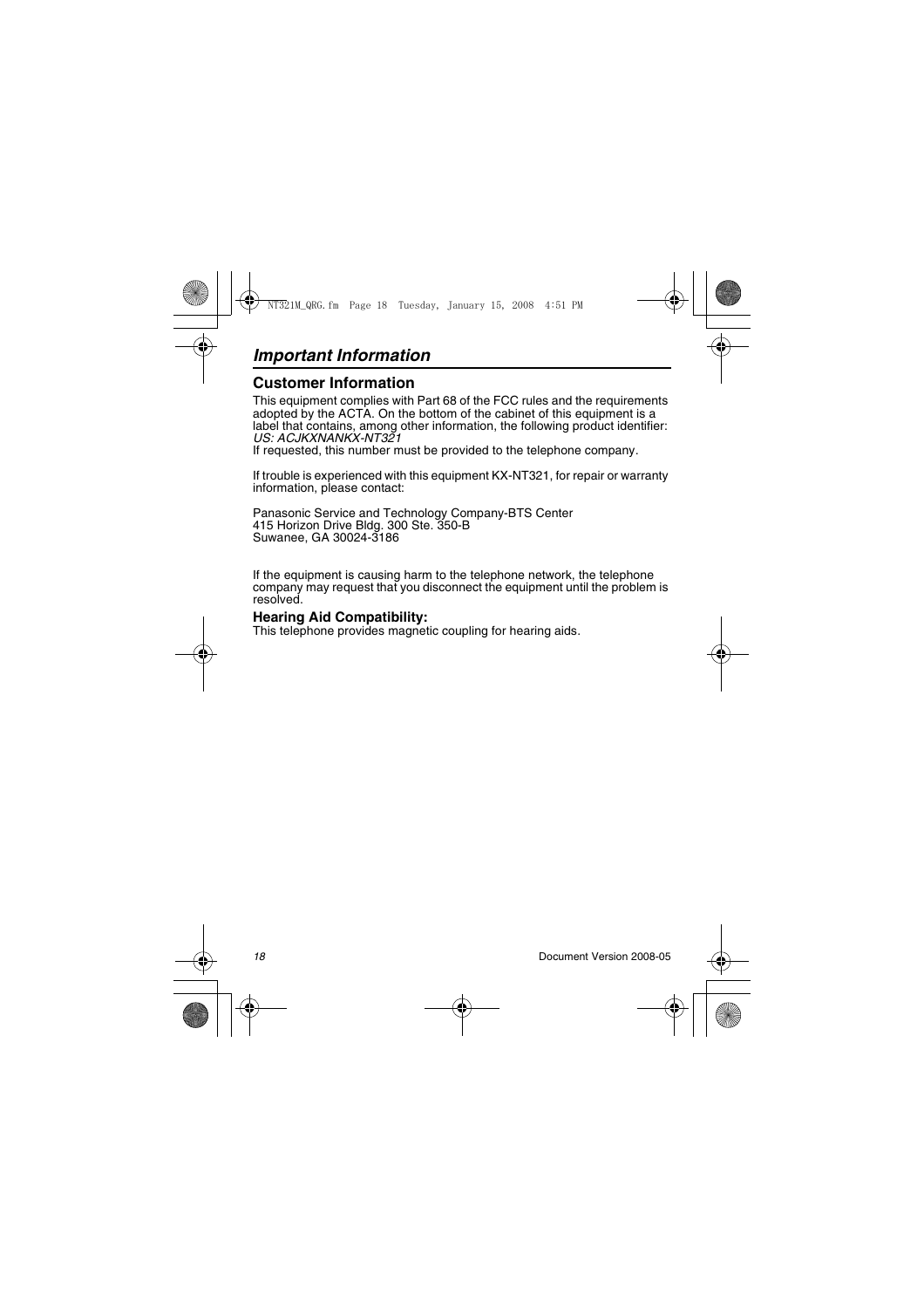## *Wall Mounting Template*

One screw here



## <span id="page-18-0"></span>**WALL MOUNTING TEMPLATE**

- 1. Drive the screws into the wall as indicated.
- 2. Hook the unit onto the screw heads.

## **Note:**

Make sure to set the print size to correspond with the size of this page. If the dimensions of the paper output still deviate slightly from the measurements indicated here, use the measurements indicated here.